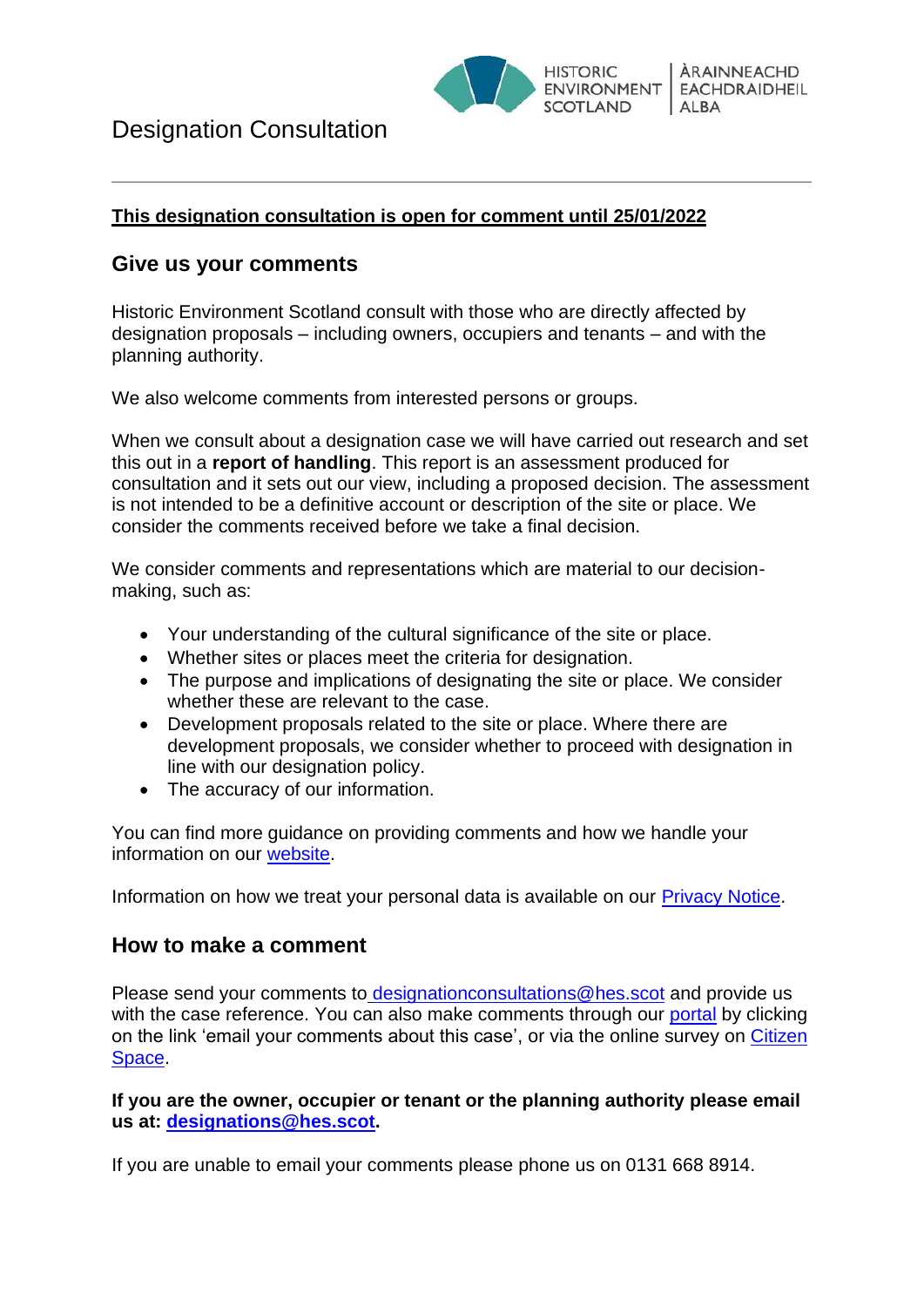| <b>Case ID</b>                                                | 300043761                                    |  |  |
|---------------------------------------------------------------|----------------------------------------------|--|--|
| <b>Name of Site</b>                                           | Dundee Repertory Theatre, Tay Square, Dundee |  |  |
| Postcode (if any)                                             | DD11PB                                       |  |  |
|                                                               |                                              |  |  |
| <b>Local Authority</b>                                        | <b>Dundee City Council</b>                   |  |  |
| <b>National Grid</b>                                          | NO 39899 29950                               |  |  |
| <b>Reference</b>                                              |                                              |  |  |
| <b>Designation Type</b>                                       | <b>Listed Building</b>                       |  |  |
| <b>Designation No. and</b><br>category of listing<br>(if any) | N/A                                          |  |  |
| <b>Case Type</b>                                              | Designation                                  |  |  |

| <b>Received/Start Date</b> | 03/03/2020 |
|----------------------------|------------|
| <b>Decision Date</b>       | Pending    |

## **1. Proposed decision**

| <b>Previous</b><br><b>Statutory</b><br>Listing<br><b>Address</b> | N/A                                                          | <b>Previous</b><br>category<br>of listing | N/A |
|------------------------------------------------------------------|--------------------------------------------------------------|-------------------------------------------|-----|
| <b>New</b><br><b>Statutory</b><br>Listing<br><b>Address</b>      | Dundee Repertory Theatre (Dundee Rep), Tay<br>Square, Dundee | <b>New</b><br>category<br>of listing      | A   |

An assessment using the selection guidance shows that the building meets the criteria of special architectural or historic interest. The proposed decision is to list the building at category A.

# **2. Designation Background and Development Proposals**

#### **2.1 Designation Background**

We have not previously considered this building for listing.

The building is located within University Conservation Area (CA311).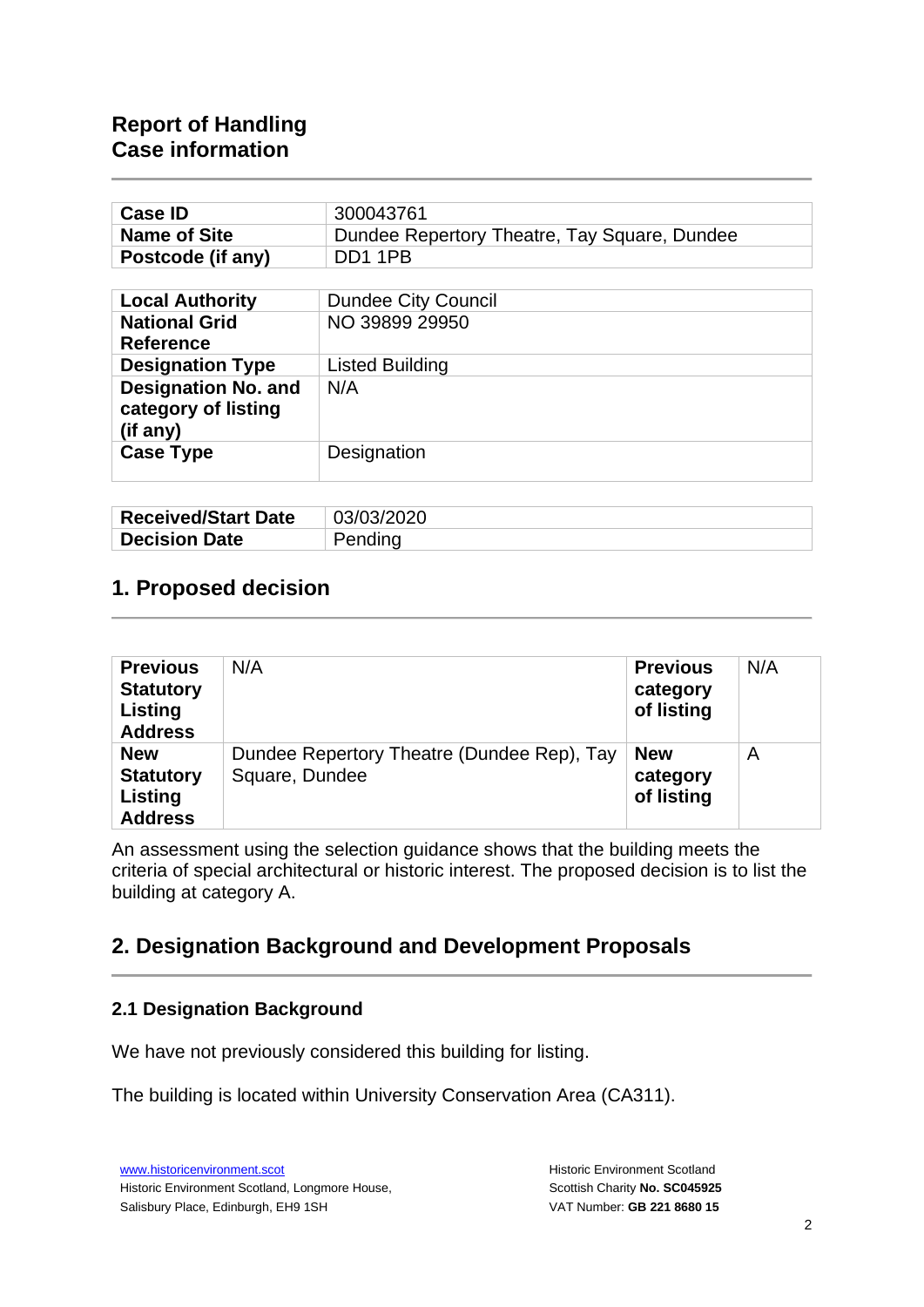### **2.2 Development Proposals**

We are not aware of any development proposals.

## **3. Assessment**

### **3.1 Assessment information**

We received a proposal to designate Dundee Repertory Theatre on 04/03/2020.

We visited Dundee Repertory Theatre on 18/11/2021.

We saw the exterior and interior and took photographs.

### **3.2 Assessment of special architectural or historic interest**

We have found that the building meets the criteria for listing.

We carried out an assessment using the selection guidance to decide whether a site or place is of special architectural or historic interest. See **Annex A**.

The listing criteria and selection guidance for listed buildings are published in Designation Policy and Selection Guidance (2019), Annex 2, pp. 11-13, [https://www.historicenvironment.scot/designation-policy.](https://www.historicenvironment.scot/designation-policy)

# **4. Consultation**

### **4.1 Consultation information**

### **Consultation period: 14/12/2021 to 25/01/2022.**

We have consulted with the owner(s)/occupier(s) and the planning authority.

The consultation report of handling is published on our portal and is open to anyone who wishes to make a comment during the consultation period. The consultation can also be found on Citizen Space

[\(https://consultations.historicenvironment.scot/heritage/designating-dundee](https://consultations.historicenvironment.scot/heritage/designating-dundee-repertory-theatre-dundee-rep)[repertory-theatre-dundee-rep\)](https://consultations.historicenvironment.scot/heritage/designating-dundee-repertory-theatre-dundee-rep), where comments can be submitted as part of a questionnaire.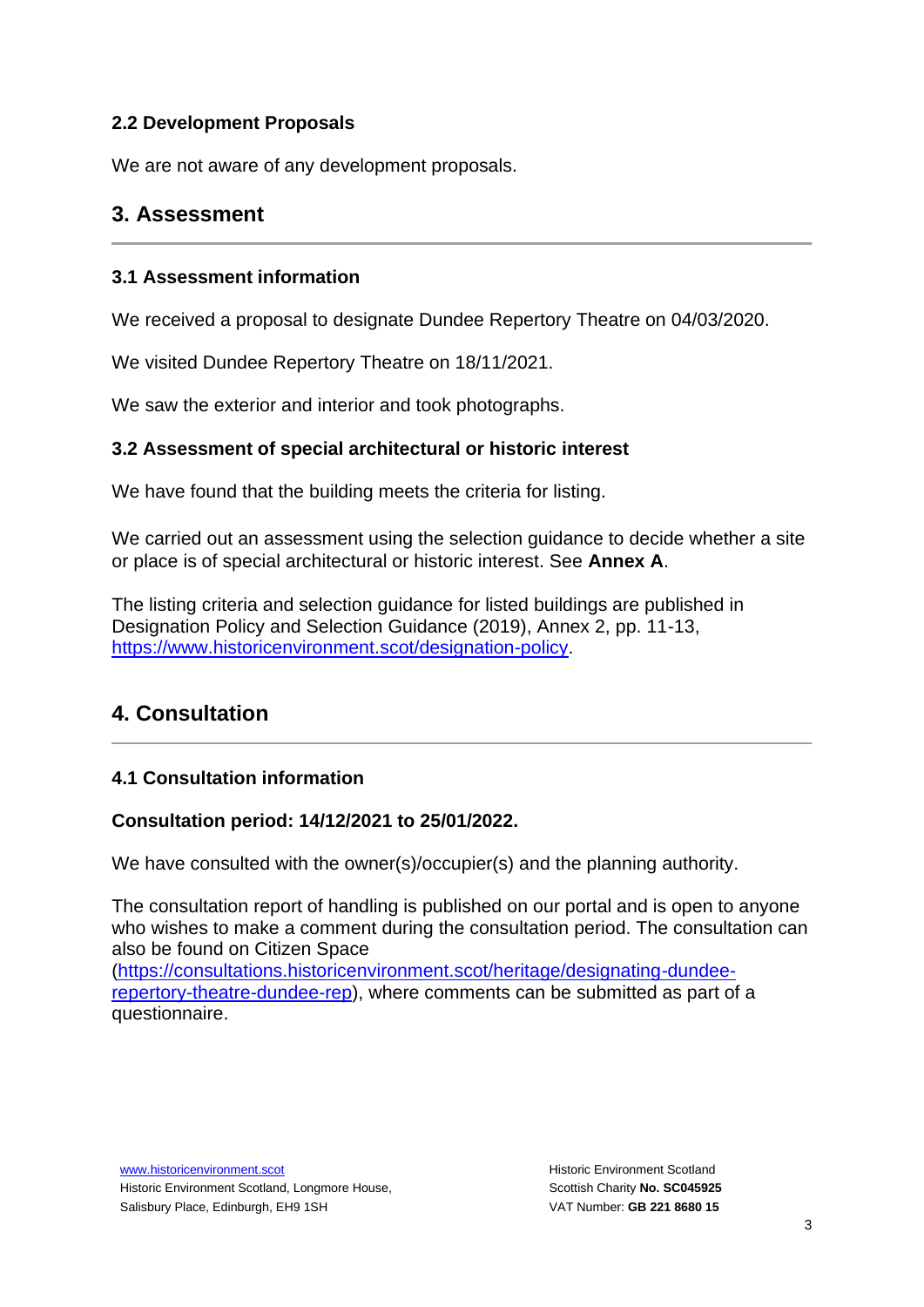### **4.2 Designation consultations**

#### *What you can comment on*

We will consider comments and representations which are material to our decisionmaking, such as:

- Your understanding of the cultural significance of the site or place and whether it meets the criteria for designation.
- The purpose and implications of designating the site or place. We consider whether these are relevant to the case.
- Development proposals related to the site or place. Where there are development proposals, we consider whether to proceed with designation in line with our designation policy.
- The accuracy of our information.

#### *Comments we don't consider*

We do not consider comments and representations on non-relevant/non-material issues, such as:

- Economic considerations
- Abusive or offensive remarks
- Whether you personally like, or do not like, a proposal

Our video about consultations explains how you can comment on our designations decisions, and what we can and can't take into account when considering your views <https://www.youtube.com/designations>

### **4.3 Consultation summary**

N/A

## **Dara Parsons**

Head of Designations Heritage Directorate Historic Environment Scotland

**Contact** | Robbie Graham, Senior Designations Officer [Robbie.graham@hes.scot,](mailto:Robbie.graham@hes.scot) 0131 668 8088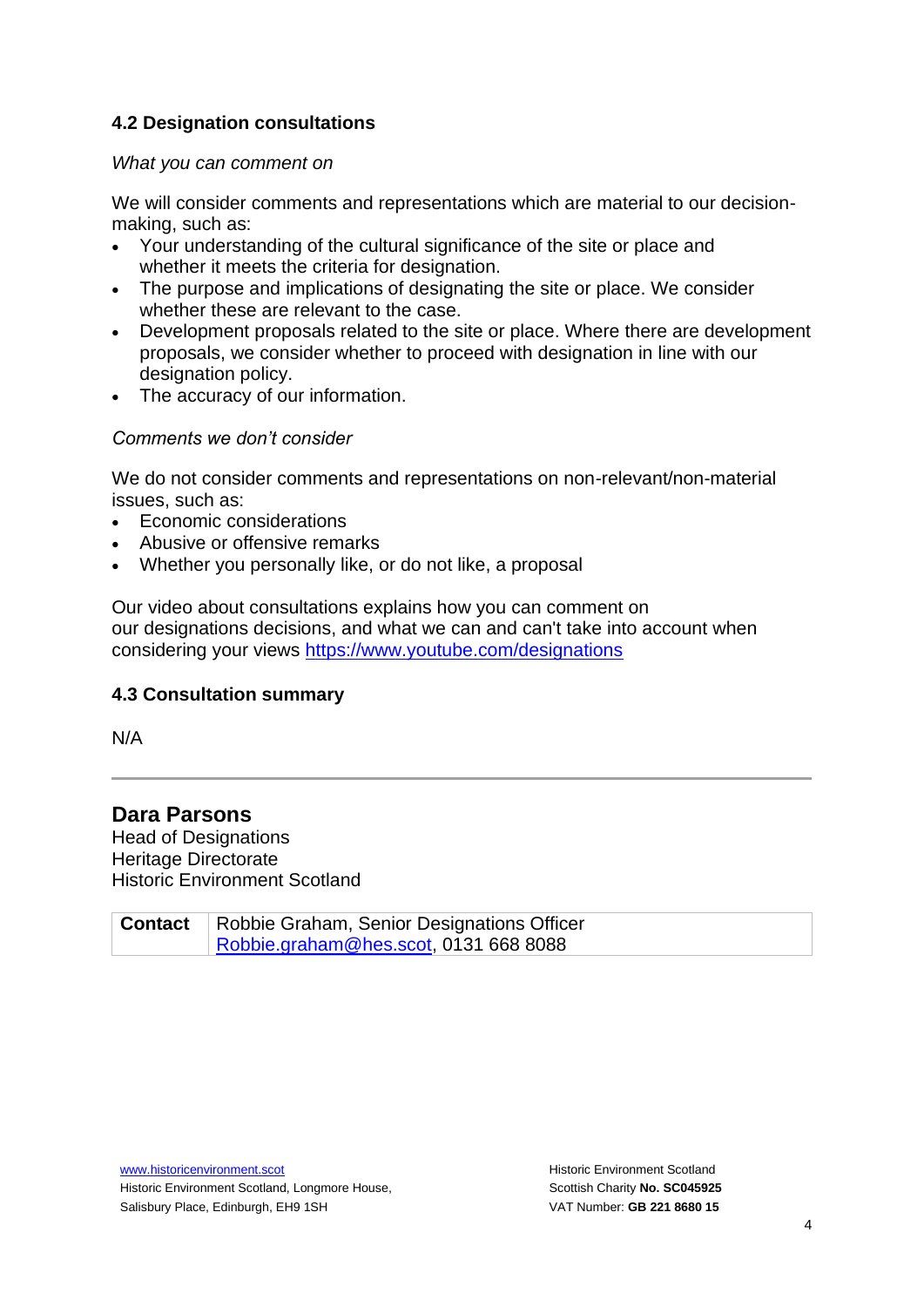# **1. Dundee Repertory Theatre (Dundee Rep), Tay Square, Dundee**

# **2. Description and historical development**

### **2.1 Description**

A purpose-built theatre in a modern monumental style, constructed between 1979-82 to the designs of Dundee-based architects Andrew Nicoll and Ric Russell (initially of Robbie and Wellwood, later Nicoll Russell Studios). Extended by the City of Dundee District Council Architects Department in the early 1990s, and by Nicoll Russell Studios in the late 1990s and early 2000s. The design is contextual within a historic urban square and comprises deconstructed Modernist geometrical forms, with elements of Brutalist materiality and classical monumentality. The building remains in use as a theatre and occupies a square site on the west corner of Tay Square, in the centre of Dundee.

The composition consists of a large concrete blockwork cube framing a doubleheight glazed entrance elevation, with an angled, metal-clad fly tower rising behind. The interior contains a 455-seat auditorium, with two levels of glazed foyers tucked beneath its stepped underside. The fan-shaped plan of the auditorium has been used as a decorative motif throughout the building, from the shape of the windows and ventilator grills, to pieces of internal decoration. There are two large extensions to the north and southwest corners, which are built in a similar style and materials.

The main (northeast) elevation comprises a large, double-height glazed entrance, framed by a post-and-lintel arrangement of three concrete blockwork components. The expanse of frameless glazing to the centre has minimal support and the large horizontal section of concrete blockwork appears to float above the entrance foyers below. The glazing is divided horizontally by a curved concrete stair, which cantilevers out from a vertical concrete core. The underside of the stair creates an external shelter and the exposed ends of the steps feature the decorative fan motif of the auditorium. Parts of the elevation are angled, splaying outwards into Tay Square.

The northwest elevation has an angled, three-storey, four-bay projection to the left with an overhanging second floor. The central part of the elevation comprises a fullheight extension that projects northwards (built in the late 1990s and raised in 2002- 04). It has a chamfered northwest corner with a cantilevered corner window on the top floor, and a large double-height stage door with the fan-shaped motif expressed in its bracing. The remaining right side of the elevation has advancing and recessed bays with tall corner windows.

[www.historicenvironment.scot](http://www.historicenvironment.scot/) Historic Environment Scotland, Longmore House, Salisbury Place, Edinburgh, EH9 1SH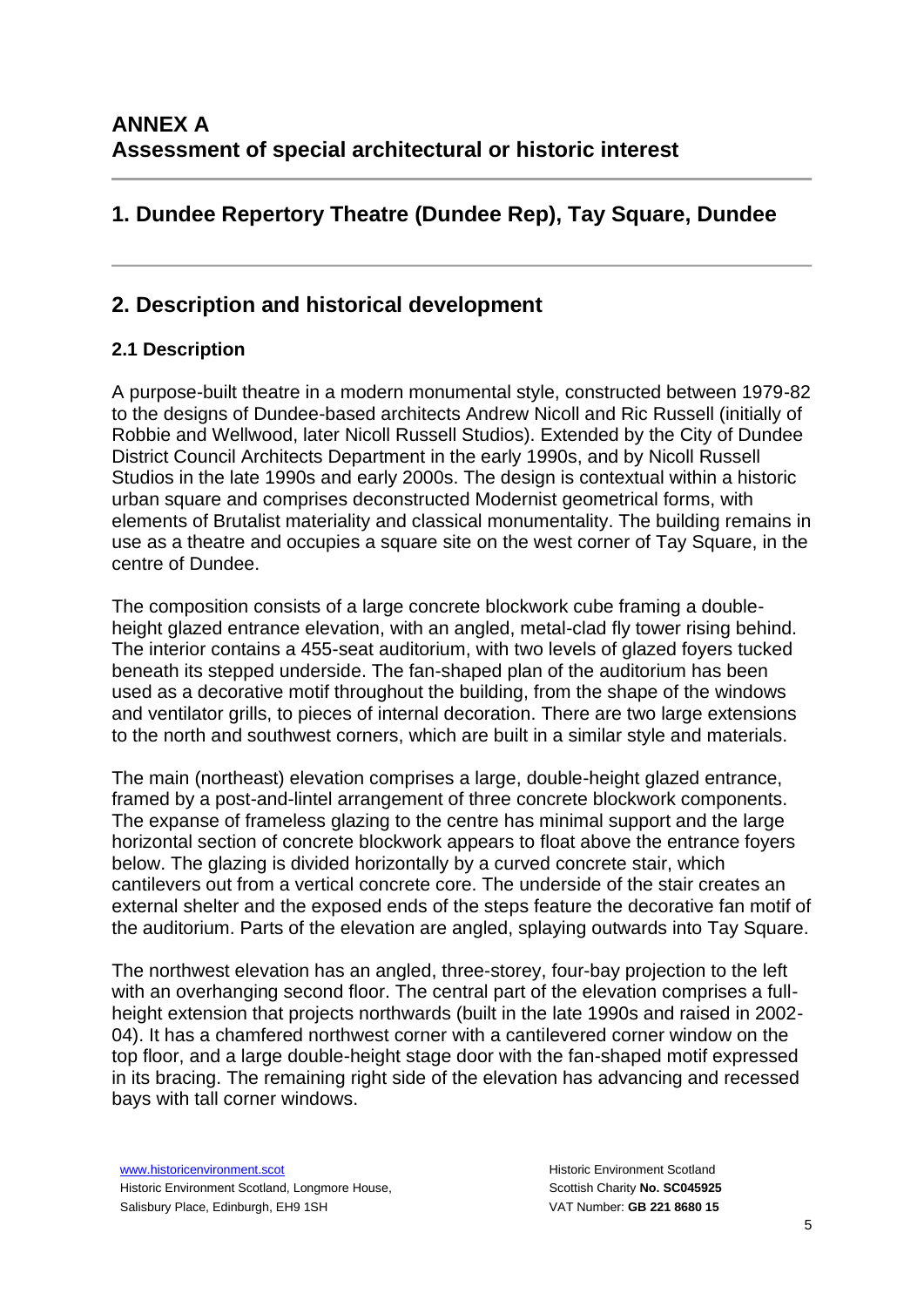The southwest (rear) elevation is blank. The south corner comprises a full-height extension dating from around 1990. The ground floor level has blockwork walls with a chamfered central bay and a recessed clerestory. On top is a large double-height projecting pod with large, frameless corner windows, black metal cladding to the walls and a piended roof. The southeast elevation is largely blank with a continuous central clerestory and two large decorative ventilator grills in the fan-shaped motif.

The walls are largely buff-coloured concrete blockwork. The windows are either frameless or have heavy, vertical pole mouldings in dark-stained timber. The building is made up of multiple blocks of varying heights, which all have different roofs. Generally, these are flat but those to the corner blocks and fly tower have piended elements in dark corrugated steel. The roof over the auditorium follows the fanshaped plan of the auditorium. That of the north wing (2004) is pyramidal with a skylight to the apex.

The interior was seen in 2021. The layout of the building was partially altered by the changes and additions that took place from the late 1980s until the early 2000s. There has been some refurbishment of the interior decorative scheme, particularly the front of house areas, but overall, this largely involved the soft furnishings and floor coverings. On balance there is a high degree of survival of original fixtures and fittings.

The building's layout is primarily configured around a stage at the centre of the plan with a fly tower above and various ancillaries below and to either side. The auditorium is raked with a geometric, fan-shaped plan-form that radiates out from the stage and is set at an angle to Tay Square. The open-plan front of house area is spread over two levels and is housed beneath the stepped underside of the auditorium. It is fully glazed to the elevation fronting Tay Square. The circular layout of the public areas of the building begin from the main entrance into the box office foyer and the ground floor restaurant. A curved staircase and lift (a later addition) then lead to the upper foyer, which contains a café/bar and exhibition space, with walkways taking visitors to the auditorium. There is a large dance studio and workshop in the north wing (added in the late 1990s and raised in 2004), a paint shop and wardrobe store to the west, and a studio and rehearsal room in the south corner (added around 1990).

The interior is largely functional but meticulously consistent in material and design with elements of refined detailing which contribute to how the spaces are used and experienced. There are exposed surfaces and pared back finishes throughout that include pale blockwork walls and ceilings of struck concrete, which are contrasted by dark-stained timber slats with exposed beams and dark handrails and balustrades. There is a strong geometric form throughout the interior, such as the angle of the beams over the café counter (which was reinforced by the striped pattern of original carpet, which has been replaced). The underside of the auditorium is stepped, and the upper foyer has balustrades of glass and metal (which replaced the original, fullheight balustrades of thin vertical metal rods). The ceiling and walls of the auditorium are black. There is some decorative detailing which is expressed as the fan-shaped

[www.historicenvironment.scot](http://www.historicenvironment.scot/) Historic Environment Scotland, Longmore House, Salisbury Place, Edinburgh, EH9 1SH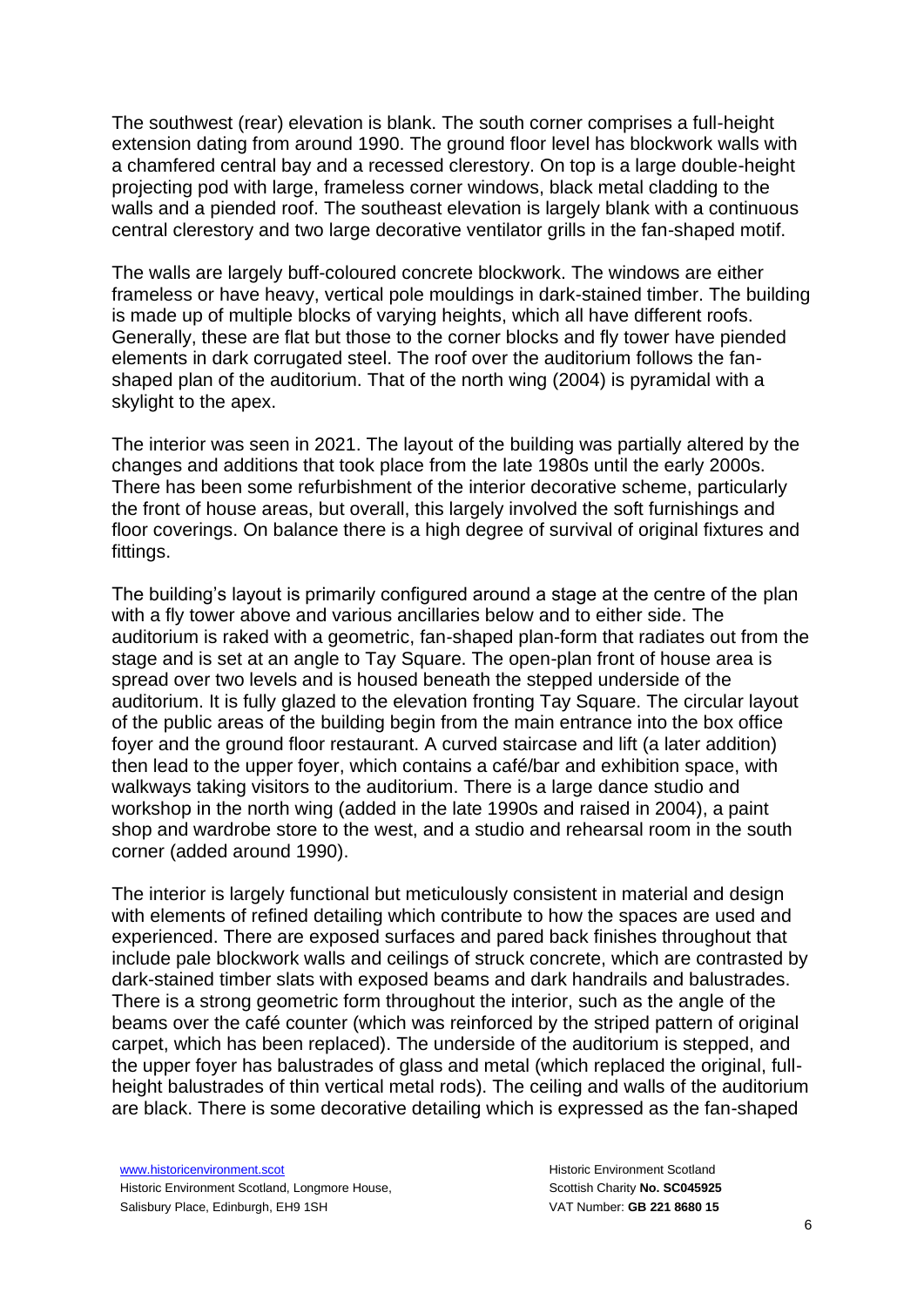motif, appearing on light fittings, beams, doors and handrail fixtures. In the backstage areas some original features survive, including built-in furniture and signage, some of which incorporates the fan-shaped motif.

#### **2.3 Historical development**

The Dundee Repertory Theatre (the Dundee Rep) was originally formed in 1939 and is one of the oldest surviving repertory companies in Scotland. The original theatre was in the Forester's Hall on Nicholson Street, but this burnt down in 1963. Following the fire, the Rep operated from a marquee before moving to the converted Dudhope Church on Lochee Road. However, it was acknowledged that a long-term, purposebuilt theatre was required. (Scran)

Initially, proposals to convert part of the Caird Hall (designed by James Thomson, 1914-23) into a 500-seat theatre were discussed, but this scheme was too costly and was postponed in 1967. A site on Tay Square was then donated by the University of Dundee, with a joint theatre and multi-purpose hall being proposed. However, as funding was not forthcoming, the University went ahead and constructed Bonar Hall between 1975-77 to the designs of Gillespie Kidd and Coia (see separate listing LB52165). The proposed theatre site on Tay Square was then used for parking and accommodated around 50 cars.

In 1973-74, plans were drawn up for a new theatre on the Tay Square site but these were rejected on the basis of cost, which due to high inflation, had risen from £750,000 in January 1974 to an estimated £1.6 million the end of that year. In 1975, two alternative design options were considered. One was for a prefabricated building which had a 30-year lifespan and an estimated cost of £552,000. The other option was for a permanent structure, which had an estimated cost of £556,000, plus fees (Fair, 2018: p. 158). The latter option, which was designed by the local architectural firm of Robbie and Wellwood (in which Richard Russell and Andrew Nicoll were partners at that time), was eventually selected.

Due to the inflation rates of the period, the design was repeatedly stripped back as a way of preventing the costs from spiralling. The project brief was reconsidered with the aim now being 'the minimum necessary accommodation and standard of finish' (Scottish Theatre Archive). This included a reduction in the capacity of the auditorium, from 650 seats to 460 seats. This led to a number of key elements, such as the workshop and fly tower being removed from the design but many of these were eventually reinstated into the final design.

Funding for the new building came from local, national and European sources, including from the Scottish Arts Council (which was part of the Arts Council of Great Britain,1965-85), the Scottish Tourist Board, local councils and the new European Regional Development Fund (ERDF) (Fair, 2018: p. 158; The Stage, 1 April 1982, p.32). It was perceived that the new theatre would make an important contribution and focal point for the social and cultural life of the city. As Dundee's industrial sector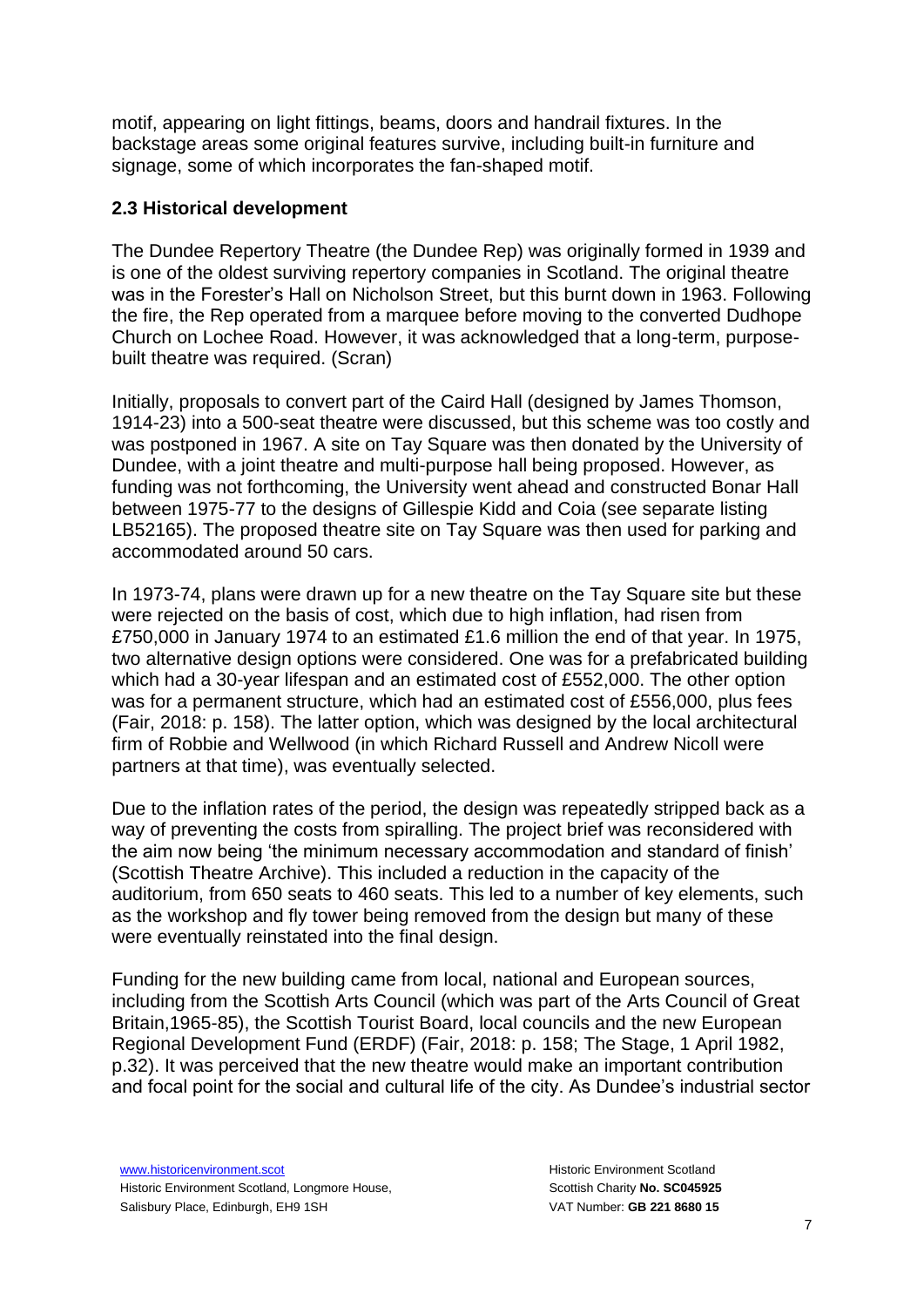was in sharp decline, it was also hoped that it would act as an economic stimulus by helping to change perceptions of the city.

Many of the new theatres built during this time were repertory theatres, like at Dundee. These are non-profit theatres, usually with a stable company of actors that perform a mix of classic and new productions. Previous commercial touring circuits went into decline due to lack of funding and rise of TV ownership. As this type of theatre was favoured by the funding bodies, it rose to dominate the those built between 1950 and the mid-1980s (Fair, 2018: p. 3).

Construction of Dundee Rep began in January 1979 and the foundation stone was laid by the renowned actor, and first rector of the University of Dundee, Sir Peter Ustinov on 5 May 1979 (Telfer). The work almost stopped due to rising prices and inflation but an additional £200,000 was raised through a public appeal and the building was eventually completed in 1982 (Telfer). The present building was opened on 8 April 1982 with a final cost of £1.2 million. The original footprint of the building is shown on the Ordnance Survey map of 1986.

The design was highly celebrated. It received a civic commendation from The Civic Trust Award in 1984 and was awarded the RIBA Architecture Award in 1986 (Dundee Courier, 18 November 1987, p.4; Dundee Courier, 3 October 1986, p.5). In 2016, as part of the RIAS' Festival of Architecture, it was voted one of Scotland's top ten buildings of the last 100 years (ArchDaily). It was also described as 'a bravura composition of modern architecture' (Scotland: Building for The Future, p.78) and 'an outstanding example of good modern architecture' by the Royal Fine Art Commission for Scotland (Dundee Courier, 30 July 1991, p. 10).

The local authority took a stake in the building when it stepped in to prevent the theatre from closing down in the 1980s. Between 1988 and 1992, the building was extended and partially altered by the Architects Department of the City of Dundee District Council (project architect, Colin Wishart). This was to primarily facilitate its growing community and education department, which included the Rep Dance Company and the Community Dance Team (Dundee Courier, 27 June 1990, p.8).

The most notable change was the addition of the large extension to the southwest corner, where there was previously a small amphitheatre between the Rep and the Bonar Hall (Dundee Courier, 11 August 1988, p.5). This extension was built to house the City Festival Headquarters and was noted, on its opening in 1990 (Dundee Courier, 27 June 1990: p.8), to include a rehearsal room and a dance studio, as well as additional wardrobe space, and essential backstage facilities. The work also involved the excavation of an area to the rear and under the stage for use as a dance studio, but this suffered problems with water ingress and has since been altered to house offices and stores (information from Nicoll Russell Studios).

From the mid 1990s until the mid 2000s the theatre underwent a multi-phase programme of refurbishment works to improve the auditorium, upgrade the facilities and aid accessibility (The Stage, 3 December 1998, p.4; The Stage, 12 August 2004,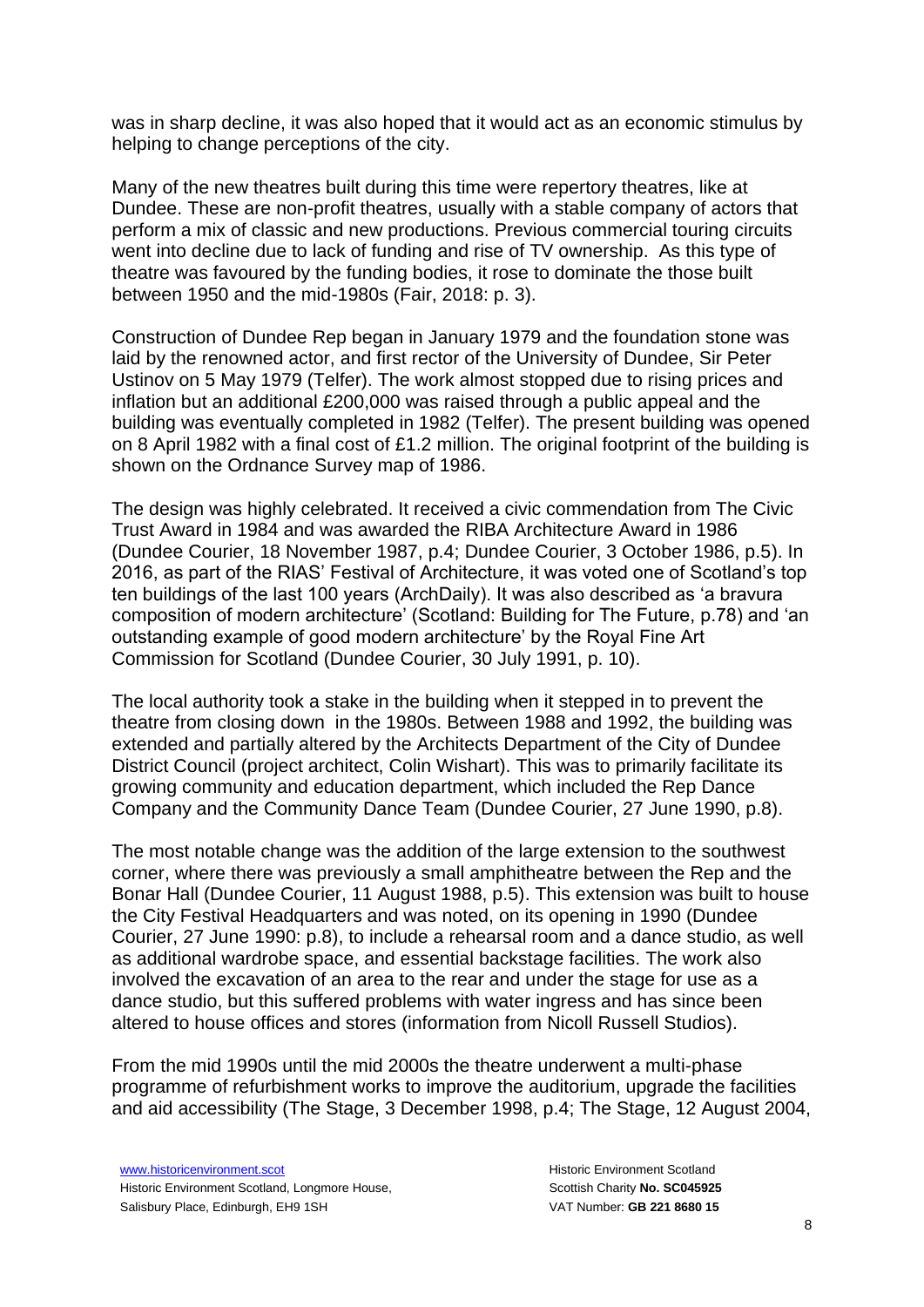p. 4). The work was carried out by Nicoll Russell Studios and involved stripping the fabric back to the original and making upgrades to the services and some of the finishes. An extension to the workshop was added to the north during the late 1990s, which involved the excavation of the existing courtyard space. This was designed with enough strength in the roof structure to support a further extension, which was built between 2002 and 2004 (Nicoll Russell Studios). This contains a large dance studio, which had been previously located under the stage, as well as dressing rooms and ancillary accommodation for the Scottish Dance Theatre (Nicoll Russell Studios).

## **3. Assessment of special architectural or historic interest**

To be listed a building must be of 'special architectural or historic interest' as set out in the [Planning \(Listed Buildings and Conservation Areas\) \(Scotland\) Act 1997.](https://www.legislation.gov.uk/ukpga/1997/9/contents) To decide if a building is of special interest for listing we assess its cultural significance using selection guidance which has two main headings – architectural interest and historic interest (see Designation Policy and Selection Guidance, 2019, Annex 2, pp. 11-13).

The selection guidance provides a framework within which judgement is exercised in reaching individual decisions. The special architectural or historic interest of a building can be demonstrated in one or more of the following ways.

### **3.1 Architectural interest**

The architectural interest of a building may include its design, designer, interior, plan form, materials, regional traditions, and setting and the extent to which these characteristics survive. These factors are grouped under two headings:

### **3.1.1 Design**

Dundee Repertory Theatre is an exceptional example of a late-20th century theatre design and is of special interest for its design quality, plan form, use of materials and authenticity.

The building successfully combines a number of fundamental aspirations of the concept of a 'modern' theatre in design and function, which first emerged during the 1950s and 60s and challenged the established model. These continued to evolve over the second half of the 20<sup>th</sup> century reflecting architectural fashions, the changes in the attitudes towards theatre and the increasing complexities of theatre design and production.

Dundee Rep is a substantial civic building characterised by an informal arrangement of bold, monumental geometric forms and massing. This gives the building a landmark quality and a sense of dignity that reflects its civic importance as a cultural and social focal point. As Fair states (2015: p. 144), this represents a key discourse during the post-war period, of how modern civic and public buildings could achieve a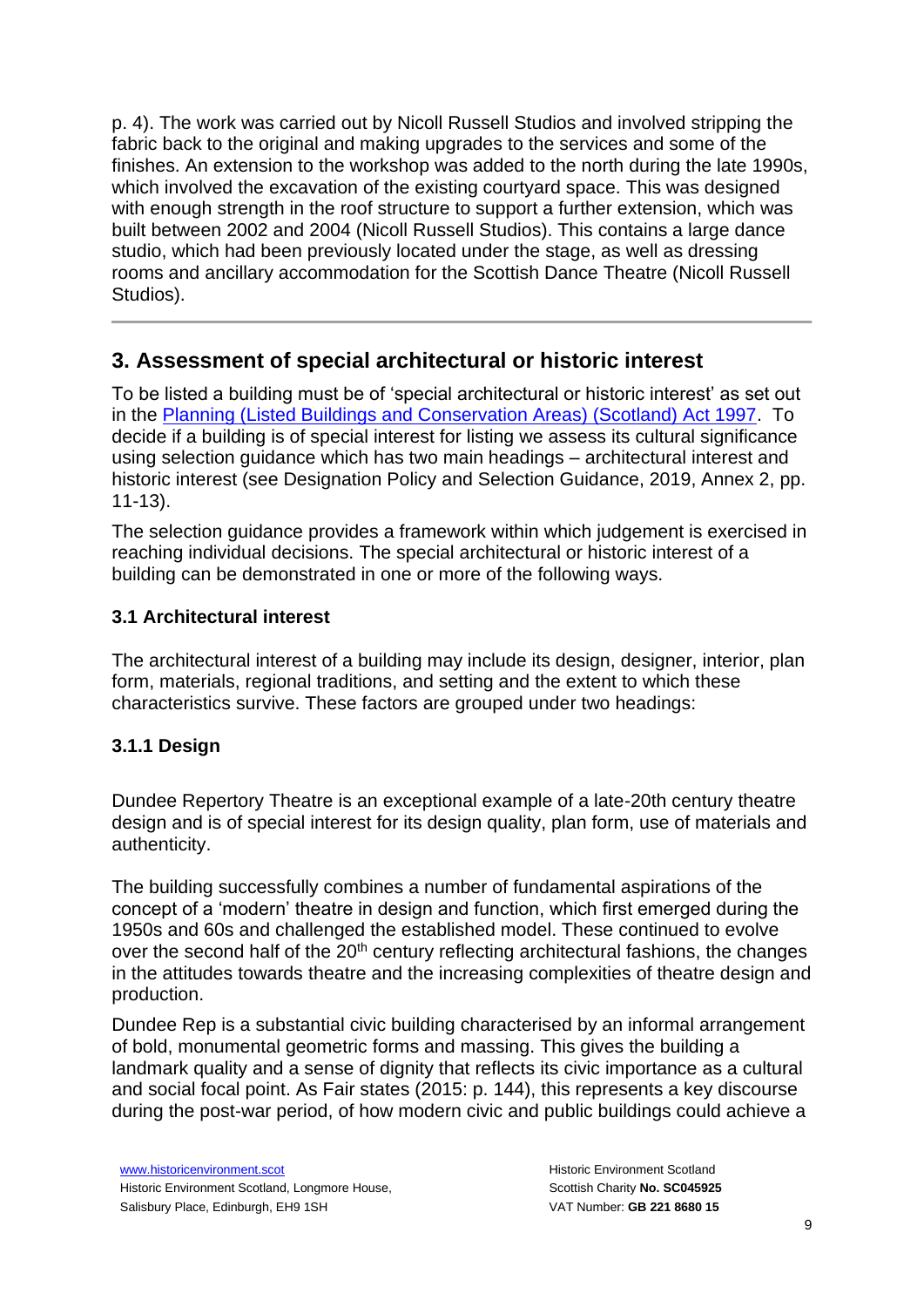level of grandeur and gravitas, without the need for overt ornamentation. The effect was further achieved at Dundee Rep through the informal post and lintel arrangement of the main elevation, which is rooted in early classicism. This was commonly used in British theatre design during the post-war period, as it helped to evoke the more traditional forms of public and civic architecture (Fair, 2015: p.11).

The monumentality of the modern, almost Brutalist design of Dundee Rep in part reflects earlier trends in British theatre design of the late 1960s and 1970s, as seen in examples like The Crucible, Sheffield (1971) and the Royal National Theatre, London (1976). However, these were sometimes criticised for being too solid and impenetrable, particularly from the mid 1970s when context became an increasingly important factor, and as the idea of more transient or experimental theatres spaces came to the fore (Fair, 2015: p. 144).

At Dundee Rep the monumentality of its form is offset by the use of expansive glazing to the centre of the main elevation, which creates a strong sense of openness and lightness. The almost frameless glass allows uninterrupted views out into the square, thereby making the theatre part of the street and vice versa. Acting as a kind of shop window, this serves to welcome people into the building and is particularly effective at night when the interior is lit up. The open effect is exaggerated by the splayed arrangement of the main elevation, which reaches out into the square and connects with the pedestrian walkway across the square (added by the local authority in the late 1990s).

The sense of welcome and openness achieved at Dundee Rep was a key aim of post-war theatre design, as a means of increasing revenue by enticing people into the theatre's bars and restaurants and exhibition spaces outside performance hours. It also helped create a more accessible space, thus breaking down the social inequalities which Fair (2020) notes was associated with the segregation of pre-war theatre spaces.

While monumental in scale, much of the design of Dundee Rep was directly influenced by the need for economy. This was a common theme of new theatres built in the post-war period, as they were subsidised through public funds, but the budget varied considerably between the regions and from project to project. There was a particular need for efficiency in the design of Dundee Rep due to the high inflation rates of the late 1970s, and the architects were both efficient and highly resourceful. For example, the handrails and dressing room tables also function as electrical conduits, meaning that only one fitting was required rather than two (Nicoll Russell Studios). Design features such as this allowed the necessary functional requirements of a theatre building to be met within the tight budget. They also resulted in a bespoke design that sets Dundee Rep apart from standard post-war theatre buildings.

Dundee Rep is characterised by the use of rough, inexpensive materials combined with minimal decorative detailing and exposed structural elements to both the interior and exterior. These were chosen as they were cost effective solutions to the brief,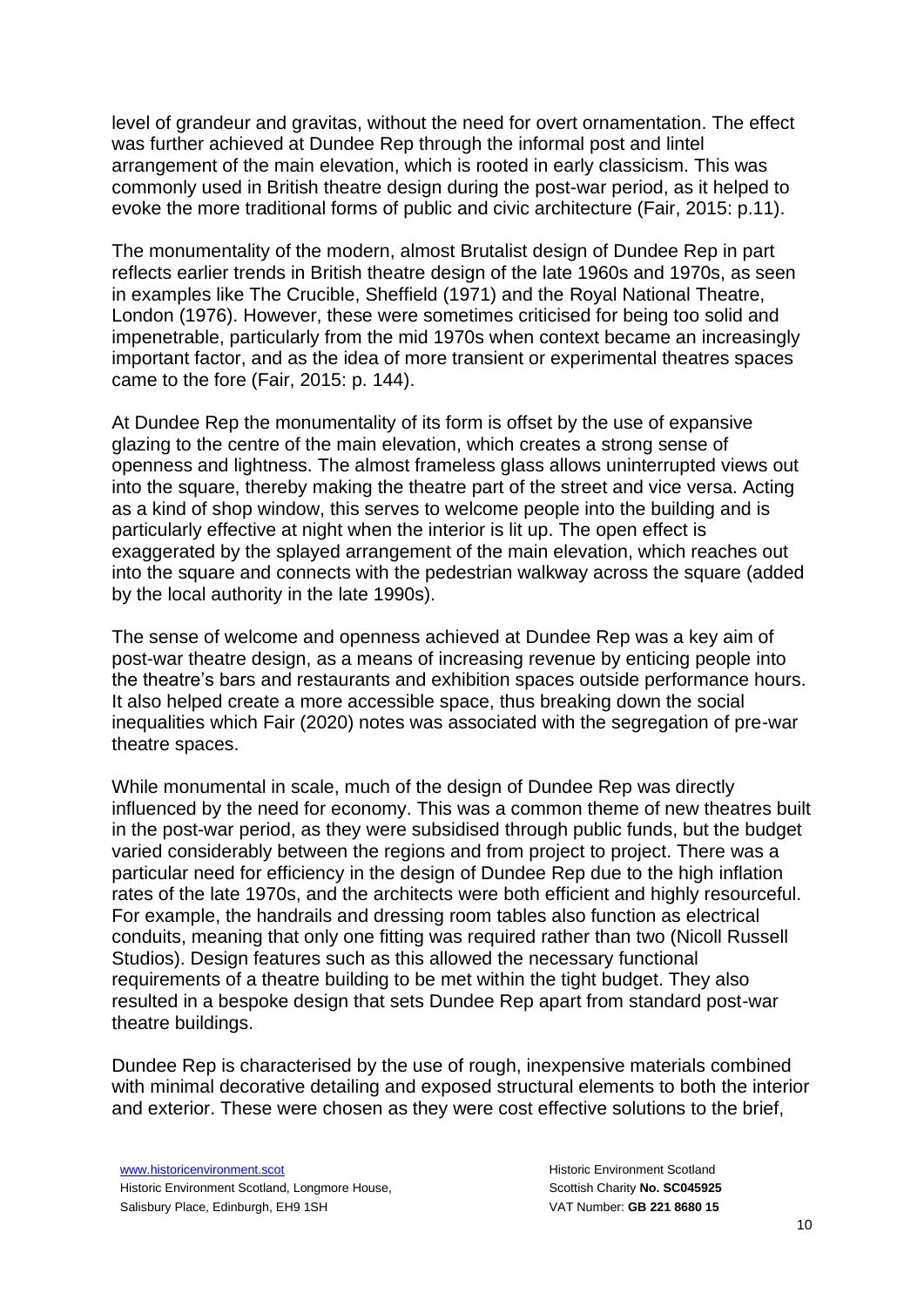but through careful handling and finish, they give the building a sleek modern appearance whilst providing textural interest.

Dundee Rep also benefits from some good detailing to functional fixtures and fittings, such as the playful fan-shape of the auditorium plan, which is used as a motif throughout the building. As noted by Baxter et al. (2016), this honesty of materials and minimal use of well-detailed decorative elements were key features of the Modernist design ethos that stemmed from the Arts and Crafts movement of the late 19th century. The attention to detail and the careful choice of materials and textures at Dundee Rep reflects the care and skill of the designers and is of special interest in design terms.

The plan form of Dundee Rep is of special architectural interest, reflecting the combination of many of the aspirations of new post-war theatres such as openness and accessibility, as well as more formal Modernist design principles. The efficient arrangement and geometry of the plan form is key to the success of the building and was largely dictated by the restrictions of the small site. The layout is based on the journey of the audience from the square, to the entrance via the foyer, up the stairs to the bar and across walkways into the auditorium. The open-plan and communal nature of the public spaces is in sharp contrast to the segregation of foyers, entrances and facilities in pre-war theatres.

The key principle of the interior, and the overall ethos of modern theatre design, was focused on visitor experience and the need to create intimacy between the audience and the actors (Fair, 2018: p. 211). The main focus of the building is therefore the auditorium, which is set at an angle at the centre of the building and is fully visible from the square. Its layout and design embody the functionalism of modern auditoria, which sought to provide equally good seating and acoustics for everyone (Fair, 2018: p. 216).

As noted in the Application for Designation (2020), the way intimacy was achieved through the design of the auditorium of Dundee Rep, is quite distinctive from other contemporary examples, both in Scotland and the wider UK. The auditorium of Dundee Rep encourages a closer relationship between the audience and the actors through the combined use of a thrust stage and an invisible proscenium arch (the frame surrounding the stage). As noted by Fair (2018: p. 178), this was reflective of post-war rethinking which debated that the traditional proscenium arch was a barrier between the audience and the actor. It was argued that by removing it, or paring it back, the experience of watching theatre was less passive, thus giving it an advantage over TV and film.

The invisible proscenium arch was achieved at Dundee Rep by having the walls and ceiling of the auditorium forming the opening around the stage, which could be narrowed or expanded as required. As at Leicester's Haymarket Theatre (1973), it was combined with a projecting forestage. This allowed greater connection with the audience and the actors whilst maintaining the scenic possibilities afforded by the proscenium arch stage (Fair, 2018 pp. 211-12). This emphasis on flexibility within the

[www.historicenvironment.scot](http://www.historicenvironment.scot/) Historic Environment Scotland, Longmore House, Salisbury Place, Edinburgh, EH9 1SH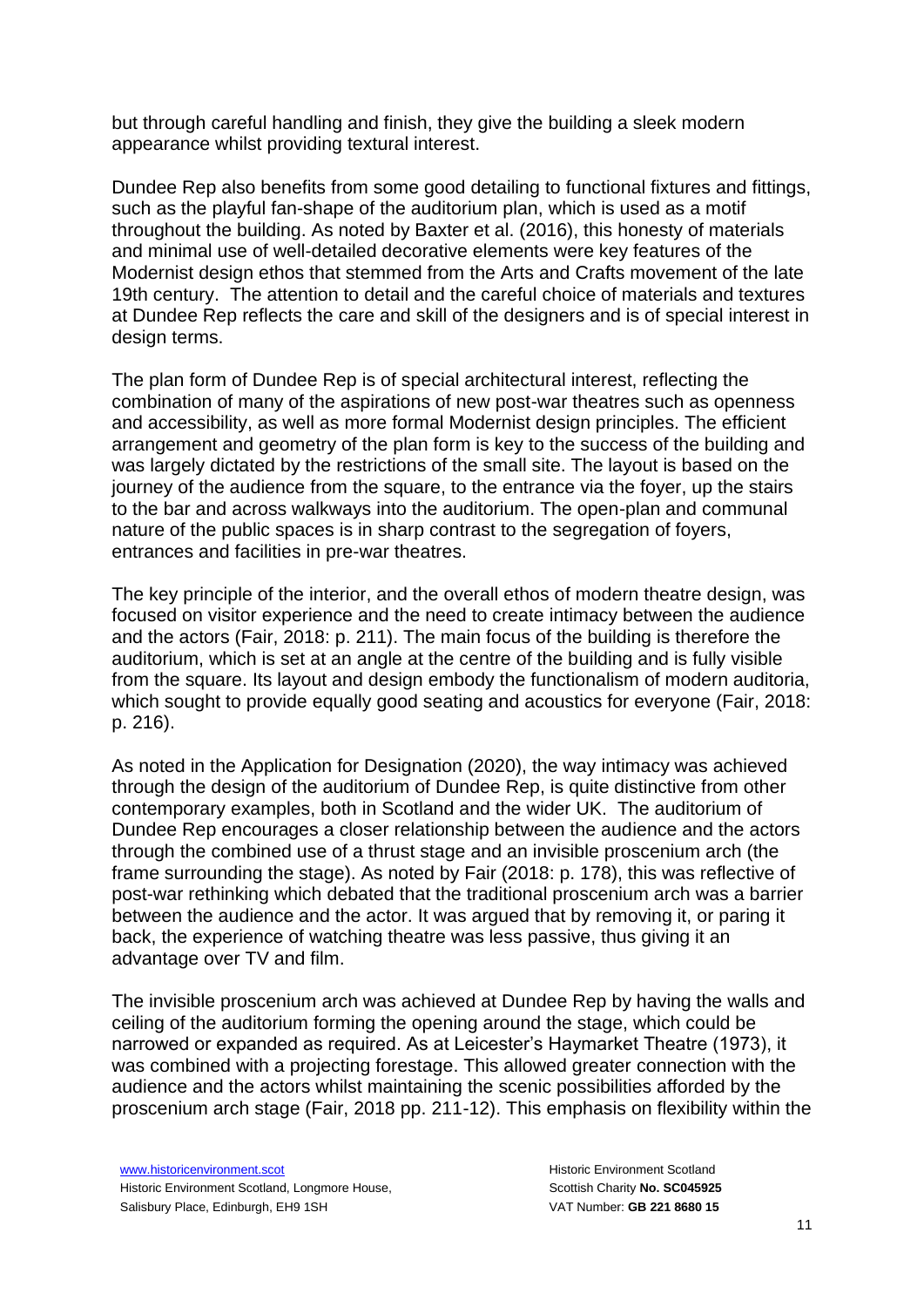design of the stage and auditorium at Dundee Rep, reflects the new trends in theatre production that emerged during the later 1970s and 80s.

Intimacy was further achieved at Dundee Rep through the use of low blockwork walls to the side and part way up the raked seating, which were originally lit by neon tubes. Despite the loss of the original neon lights, the walls remain a prominent feature that contrasts with the darkness of the auditorium walls. It was intended that the audience for smaller shows would be concentrated within the front rows, rather than being spread across the whole auditorium. They are a unique feature of Dundee Rep that create a greater sense of intimacy within the space.  $(20<sup>th</sup>$  Century Society; Fair, 2018: p.211-12).

As noted in the Application for Designation (2020), the backstage areas of Dundee Rep are characteristically plain. However, they form an important part of the original design concept and many original features survive, such as built-in furniture and signage. These functional spaces also serve to distinguish the Rep from earlier theatres, like Eden Court in Inverness, which were largely touring venues and therefore did not have such facilities.

The interior of Dundee Rep is largely functional in nature, as was typical of theatre design throughout the post-war period due to the need for economy. Auditoria also required muted colours and a lack of ornament in order to maintain a uniform darkness during performances. The interior of Dundee Rep is of special interest for its bespoke detailing and careful choice of materials and texture, which achieves an effect of richness that was often lacking in post-war theatres.

The architects of the building, Richard Russell and Andrew Nicoll, were partners in Robbie and Wellwood, the company originally responsible for the design of the building. Around a year prior to the completion of Dundee Rep they formed Nicoll Russell Studios and the engagement was transferred to them. This project was the first for the practice, which is highly regarded and has gone on to design a large variety of other award-winning buildings. These include the White Top Centre in Dundee (1992-94), the An Lanntair Arts Centre in Stornoway (2005) and the new Byre Theatre for St Andrews in 2002. The practice continues to be involved in works at Dundee Rep.

Dundee Rep has undergone a series of refurbishments and extensions over its history. Some of the most notable changes have been to the layout and decorative scheme of the front of house areas. However, the changes and additions that have been made throughout the building are largely in keeping with the scale and ethos of the original design. The robust character of the building combined with the architectural continuity of the changes made to it, means that these contribute to the overall character and development of the building.

Dundee Rep is characterised by a bold yet contextual, modernist design that compliments its historic setting and creates a sense of character and festivity through playful detailing and use of materials. It is more than just a functional building, as all aspects of the design and execution are carefully considered to

[www.historicenvironment.scot](http://www.historicenvironment.scot/) Historic Environment Scotland, Longmore House, Salisbury Place, Edinburgh, EH9 1SH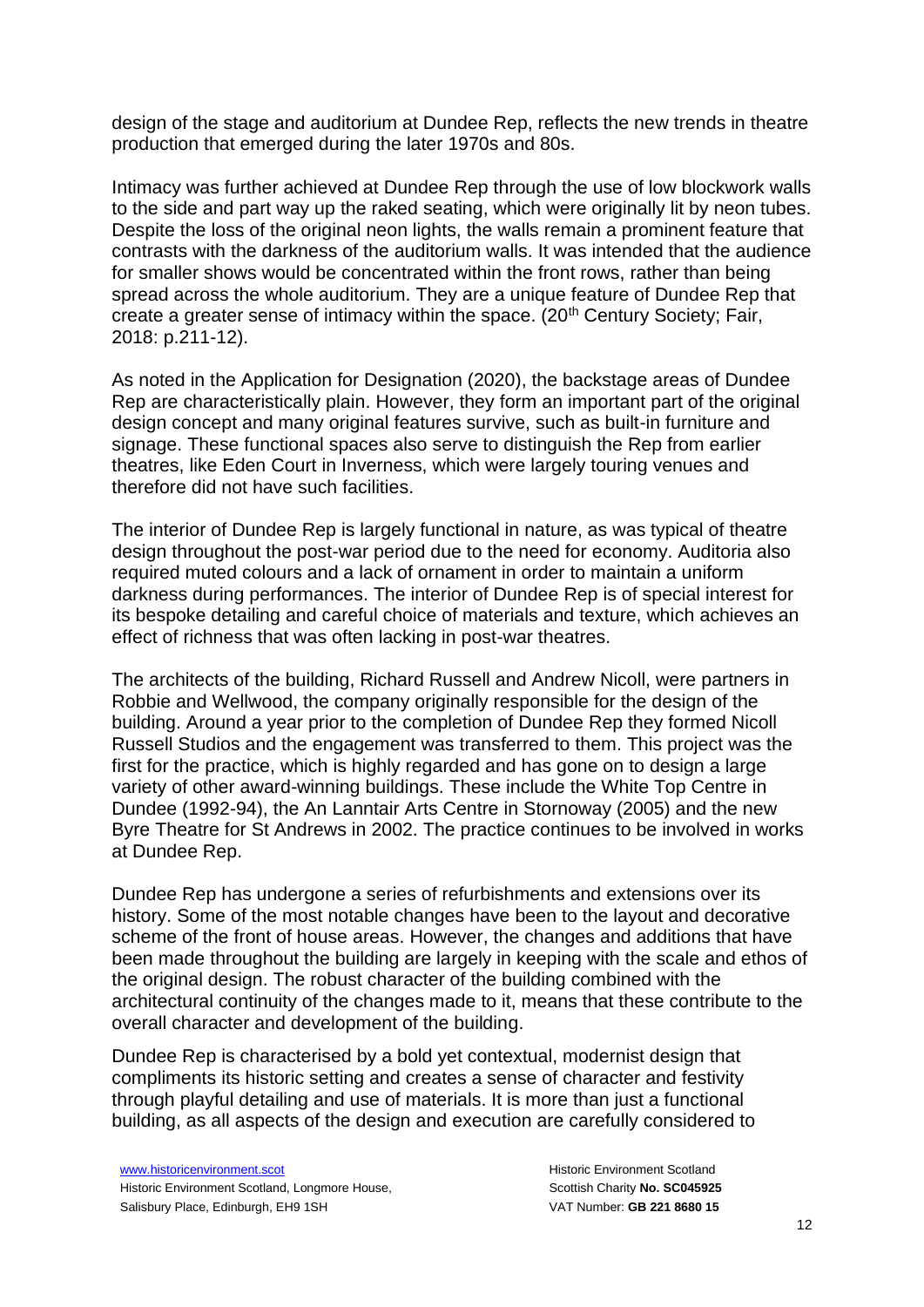create an innovative building that is an outstanding example of modern theatre design, both in Scotland and within the context of the UK.

## **3.1.2 Setting**

Dundee Rep occupies a small plot on the west side of Tay Square, a small urban square located to the west of South Tay Street. Together with the nearby Contemporary Arts Centre by Richard Murphy Architects (1999), the buildings form the focal point of the Arts Quarter within the wider University Conservation Area.

The area's historic setting is largely retained and is characterised by rows of fine, three and four-storey townhouses on South Tay Street, Nethergate and Tay Square. These date from the late  $18<sup>th</sup>$  century and are listed at category A and B. The University Campus defines much of the setting to the rear, combining earlier buildings and street patterns with large-scale, purpose-built university buildings dating from the 19<sup>th</sup> and 20<sup>th</sup> century, and landscaped paths and courtyards. The Beaux-Arts style Scrymgeour Building (1915), listed category B (LB25269), and the Bonar Hall (1975), listed category B (LB52165), lie to the immediate rear of the Dundee Rep. The tall and narrow form of the University Tower Building (1955-61) to the west, which is listed at category B (LB51058), provides a contrast to the lower, horizontal form of Dundee Rep and the Bonar Hall.

There has been some later infill development to the immediate north and south but this has not impacted the overall setting of the theatre. The square was been altered in the mid to late 1990s by the local authority, who installed decorative railings and created a new pedestrian route, leading across the square to the theatre entrance. This serves to draws people towards the theatre, exaggerating the welcoming effect of its main elevation.

Dundee Rep has a significant presence within Tay Square but it does not overdominate its surroundings. The choice of buff coloured concrete blockwork and the angled grey metal cladding of the roof emulates the ashlar stonework and pitched slate roofs of the neighbouring Georgian terraces on Tay Square. This contextualism represents the increasing concern for 'place' that emerged from the mid 1970s, as a reaction against the Modernist or Formalist, large-scale civic plans of previous decades.

The design quality of the theatre contributes to the varied urban character of the immediate setting, and that of the wider conservation area. It forms part of a cultural quarter with other nearby arts venue that include the Dundee Contemporary Arts Centre and the recent V&A Museum (2018). It is therefore of special interest under this heading.

### **3.2 Historic interest**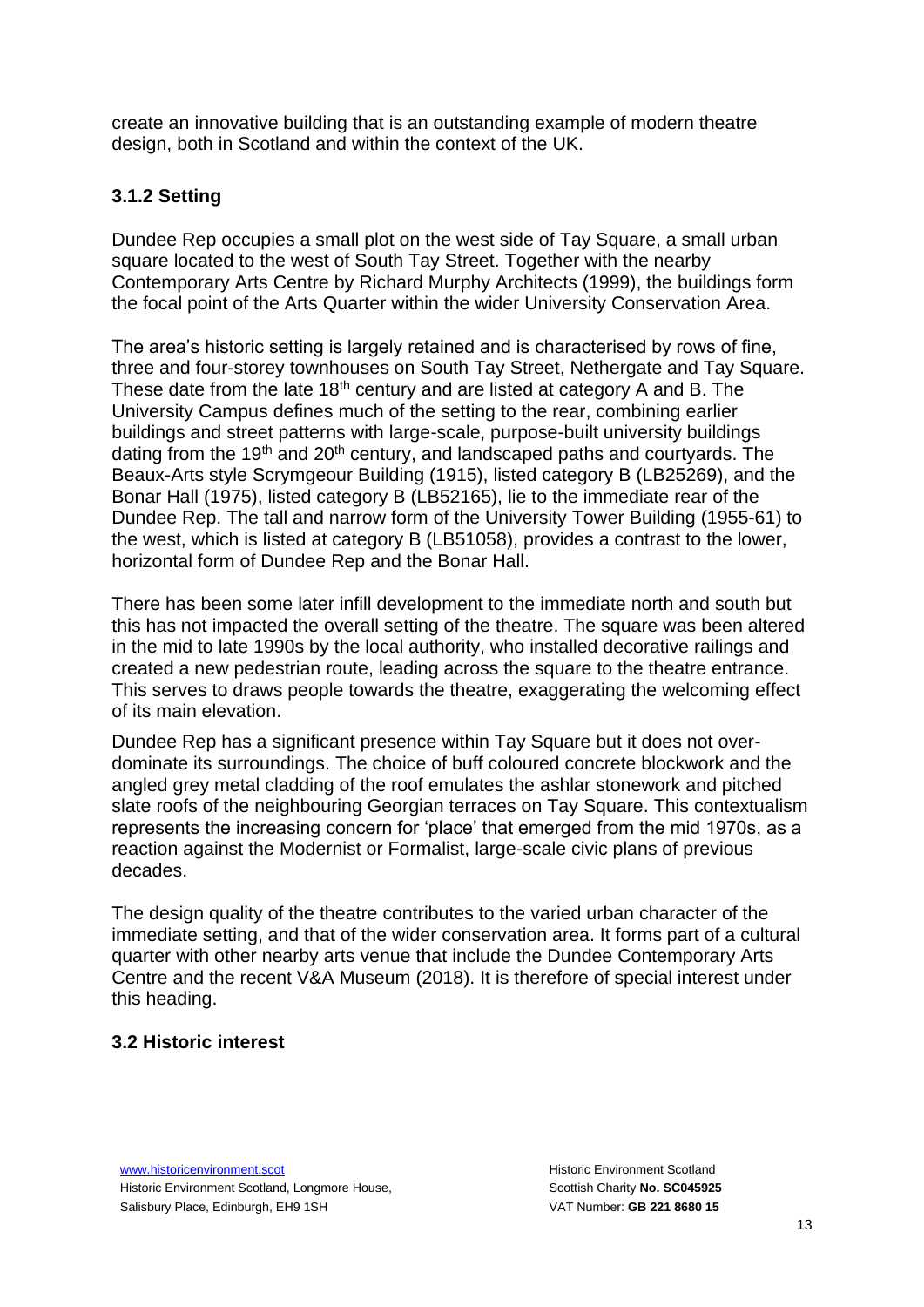Historic interest is in such things as a building's age, rarity, social historical interest and associations with people or events that have had a significant impact on Scotland's cultural heritage. Historic interest is assessed under three headings:

### **3.2.1 Age and rarity**

Theatres are an important part of Scotland's cultural and social history and are among some of the finest and most prominent buildings in our towns and cities. Their design is non-standardised and complex, particularly as they became increasingly specialist and contextual from the 1960s and 70s onwards.

Theatres which are listed range from early examples such as the Theatre Royal in Dumfries, which was opened in 1792 and is listed category B (LB26341), to the grand buildings of the Victorian and Edwardian eras, which are rich with elaborate decoration and plush interiors like the Tivoli Theatre, Aberdeen, built in 1872 and listed category A (LB20333) and the King's Theatre in Glasgow, built in 1904 and listed category A (LB32963). Later theatres, which are notable examples for their period and survive predominantly in their original form, may also be listed. Such examples include the Civic Theatre in Motherwell, which dates from 1964-69 and is listed at category B (LB52545), and the Eden Court Theatre in Inverness, which was completed in 1976 and is listed category A (LB49959).

Purpose-built theatres are not a prolific building type when compared to buildings such as churches, libraries and schools, and many have been significantly altered or demolished (Fair, 2015: p. 4).

Between the late 1950s and the mid 1980s, Britain experienced a boom in the design and construction of new theatres, with around 70 major examples built over this period (Lecture by Fair, A. 2020). However, relatively few of these new theatres were constructed in Scotland. The arts, and therefore theatres, were seen to be an essential public service for 'modern' urban living. As a result, new theatres were given a place within the core of the modern built environment and their construction was subsidised by public funds.

As these were now public rather than commercial projects, the design of these modern theatres was very different from those of the pre-war decades, or those of the Edwardian and Victorian eras. Their design is largely based on the principles of pragmatism and rational planning, reflecting the transformative social and cultural aspirations of modern Britain during this period. (Lecture by Fair, A. 2020).

A large number of new theatres were built in the 1960s and early 70s but, particularly in England. Notable examples in Scotland include the Civic Theatre in Motherwell (see above) and the Brunton Theatre in Musselburgh (1969-71), which were both built as part of larger civic complexes. However, by the 1970s there was a call for more fluid or temporary theatres, which was a reaction against the permanent monumentality that prevailed in the theatre designs of the 1960s and 70s, such as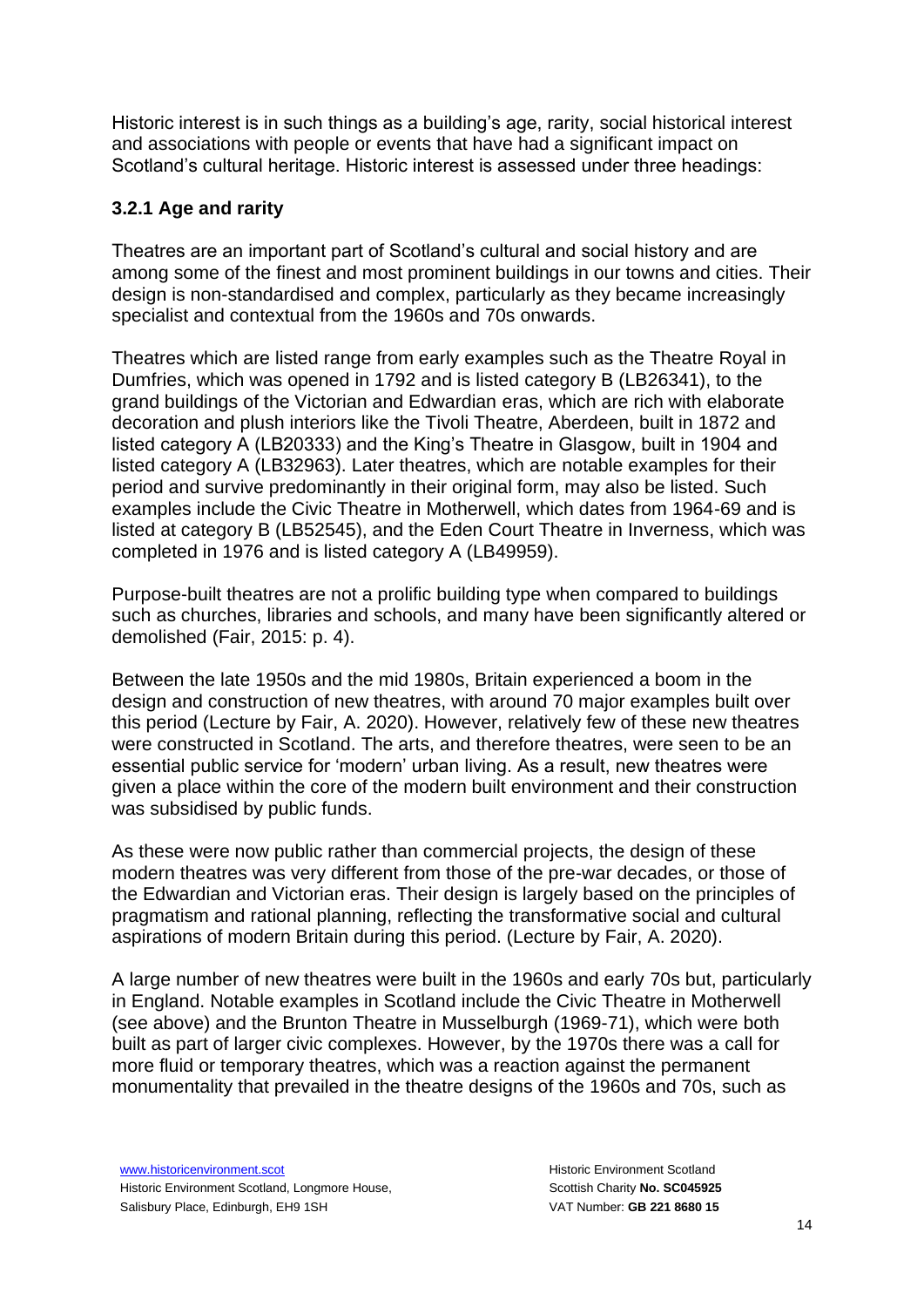the National in London (1976). The pace of construction began to slow after the mid 1970s but new theatres continued to be built across Britain, well into the mid 1980s.

The 1970s marked a key period for new theatre design in Scotland, and it was during this time that the design for Dundee Rep was conceived and developed. Although ambitious plans for large-scale theatres in Glasgow and Edinburgh had been developed in the 1960s, these proved too costly for the local authorities and were never realised (Fair, 2018: pp.150-54). Dundee Rep is one three major examples that were built in Scotland during the later post-war boom-period, which include Eden Court in Inverness (1976), and Pitlochry Festival Theatre (1981).

Dundee Rep, along with notable examples such the Theatre Royal, Plymouth (1982) and the West Yorkshire Playhouse (1984-85), was among the last theatres in Britain to be built under funding provided by the UK Arts Council, which ended in 1984. This was because the new Conservative government believed that the arts should operate in more obviously commercial ways (Fair, 2015: p. 159). Over the next decade the trend in Scotland was largely towards the extension or refurbishment of existing theatres, such as Edinburgh's Festival Theatre (1994), or the creation of new theatre spaces within existing buildings, such as at the Tron (mid 1990s) and the Tramway (1991), which are both in Glasgow. The Traverse Theatre in Edinburgh (1992) is an example a new purpose-built theatre that was constructed in Scotland after 1984.

Due to severe inflation of building costs, industrial unrest and changes in funding, relatively few public buildings were built in Scotland, or the UK, during the late 1970s and early 1980s. Dundee Rep is a later example within the context of its type but is distinguished as an exceptional purpose-built example of post-war theatre design in Scotland. It is one of three key examples built in Scotland during this boom period in theatre-building and its design reflects the civic, social and artistic aspirations of modern theatre design during the late 20th century.

### **3.2.2 Social historical interest**

Social historical interest is the way a building contributes to our understanding of how people lived in the past, and how our social and economic history is shown in a building and/or in its setting.

Theatres are an important part of our cultural heritage and help illustrate the social and economic development of towns and cities across Scotland. Theatres of the post-war period can have particular social historical interest as they were often multipurpose spaces that also acted as community and social hubs with public facilities.

Dundee Repertory Theatre illustrates the wider post-war trend of the emergence and development of publicly subsidised theatres being considered a key part of civic life. As Fair notes (Lecture, 2020), it was believed that these new cultural centres could transform society by stimulating people's minds and uniting them with a shared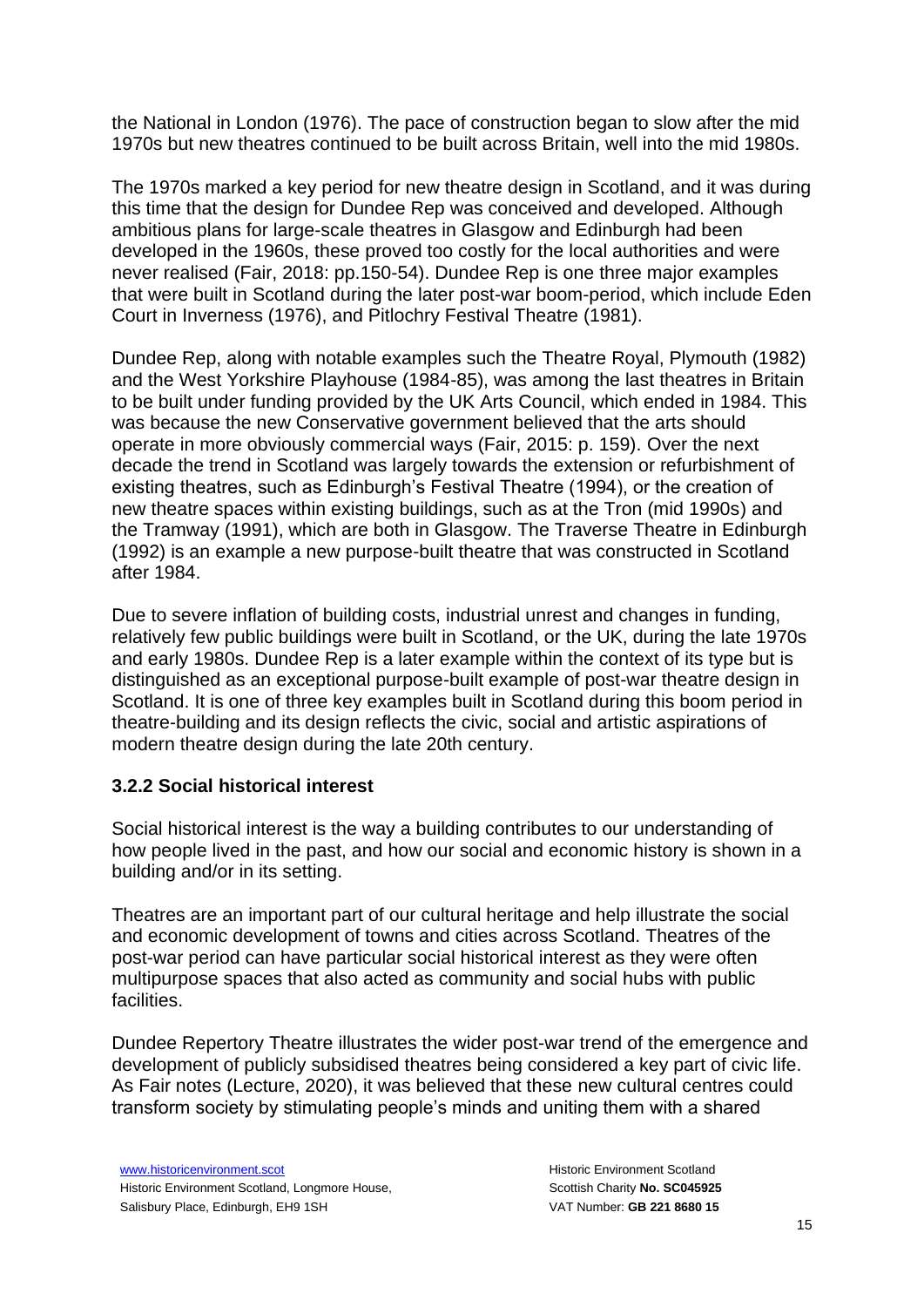sense of civic identity. Prior to this, the opportunity for enjoyment and appreciation of the arts was largely dictated by wealth. It was felt that theatre had the potential to transform people's views and lead to self-improvement, and therefore should be made accessible to all.

The ethos under which these theatres were conceived, funded and designed illustrates the shared vision of modern Britain, in which social improvement, civic pride and economic stimulation could be brought about by design. Dundee Repertory Theatre is a later example of this type and represents a culmination of post-war ideas about the design of modern theatres. It also reflects the changing attitudes of the mid 1970s and 80s about how theatre should be housed and performed, as well as the wider architectural debates of the period which moved away from Modernist solutions towards a greater concern for historic setting and place.

Today, the Dundee Rep is among the top regional theatres in the UK, with an average audience of over 70,000 people a year and it attracts a very broad crosssection of the local population in terms of age and social background (Telfer, University of Glasgow).

### **3.2.3 Association with people or events of national importance**

There is no association with a person or event of national importance.

### **4. Summary of assessment**

Dundee Repertory Theatre, meets the criteria of special architectural or historic interest for the following reasons:

- For its exceptional architectural design, carefully considered plan-form and bespoke detailing. It is an award-winning theatre design of considerable architectural quality that is a distinguished example within its building type in Scotland.
- The building has been altered and extended but the changes are in keeping with its original design intent, particularly to the main elevation.
- For its relative rarity within Scotland and as one of three major examples of new, purpose-built theatres that were built in the country as part of the postwar theatre building boom that swept across Britain from the 1950s to the mid 1980s.
- Its highly contextual design complements its historic setting, which remains substantially unchanged.
- It aids our understanding of the development of civic life, society and culture in Scotland in the later  $20<sup>th</sup>$  century.

# **5. Category of listing**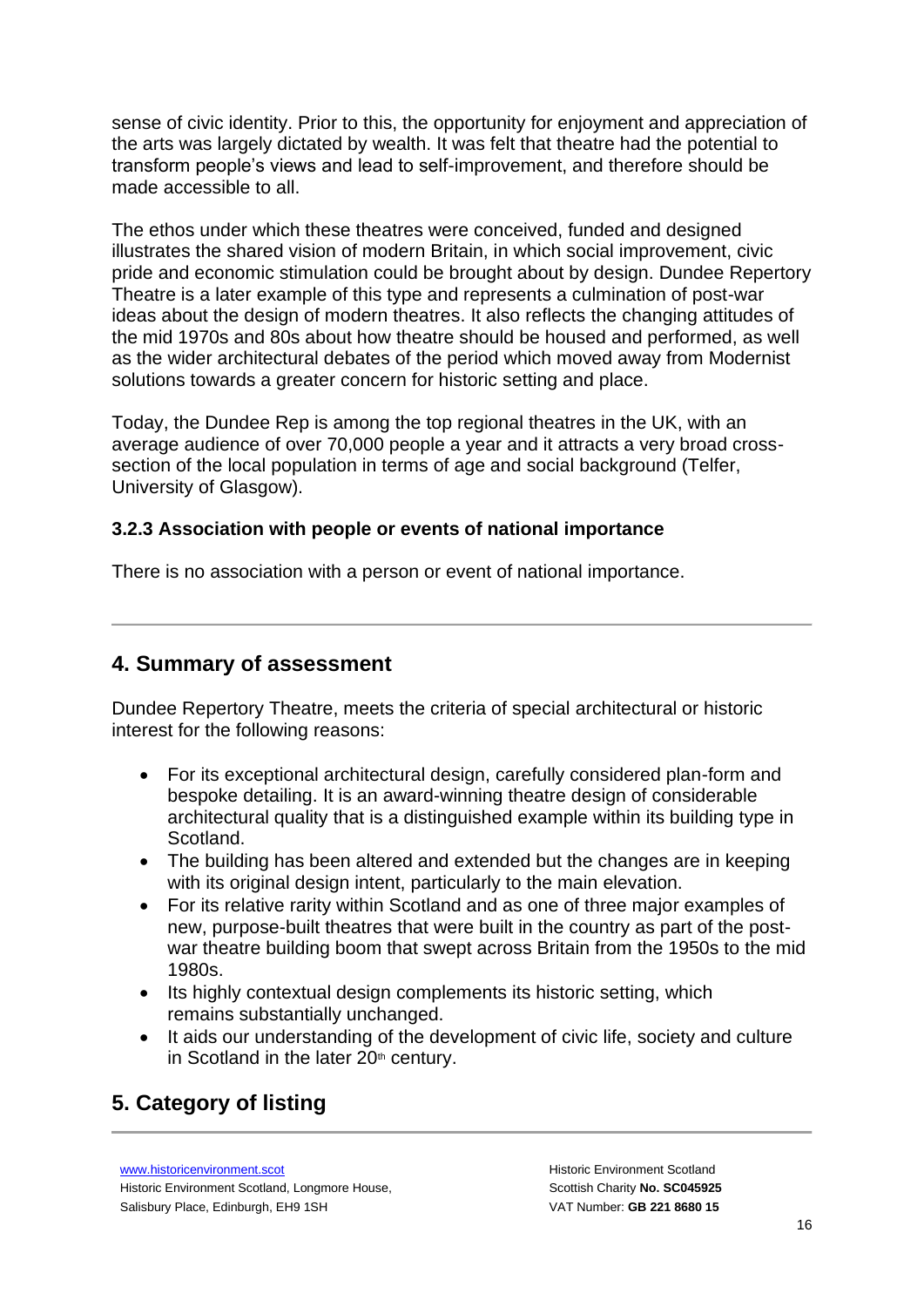Once a building is found to be of special architectural or historic interest, it is then classified under one of three categories (A, B or C) according to its relative importance. While the listing itself has legal weight and gives statutory protection, the categories have no legal status and are advisory. They affect how a building is managed in the planning system.

Category definitions are found at Annex 2 of Designation Policy and Selection Guidance (2019) [https://www.historicenvironment.scot/designation-policy.](https://www.historicenvironment.scot/designation-policy)

### **5.1 Level of importance**

The Dundee Repertory Theatre's level of importance is category A.

Buildings listed at category A are defined as 'buildings of special architectural or historic interest which are outstanding examples of a particular period, style or type'.

Taking into account the high degree of design interest when compared with other theatres of the later  $20<sup>th</sup>$  century, combined with the authenticity of its character, category A is considered to be the most appropriate level of listing.

## **6. Other Information**

As noted in the Application for Designation, a number of prominent actors and directors have been associated with Dundee Rep's present theatre building. These have included Robert Robertson (who was artistic director 1976-92 and is wellknown for his role as pathologist Dr Stephen Andrews in the STV series Taggart), as well as David Tennant, Alan Cumming and Joanna Lumley. The theatre is unusual in that it still has a stable resident company of actors, something which few other Repertory theatres now have.

## **7. References**

Canmore:<http://canmore.org.uk/> CANMORE ID 185439

#### **Maps**

Ordnance Survey National Grid Map NO3929NE – B (revised 1968, published 1968) 1:1,250. Southampton: Ordnance Survey.

Ordnance Survey Plan (published 1986) 1:1,250 Southampton: Ordnance Survey.

### **Archives**

Dundee Courier, 3 October 1986, p.5.

Dundee Courier, 20 October 1987, p.5.

[www.historicenvironment.scot](http://www.historicenvironment.scot/) Historic Environment Scotland, Longmore House, Salisbury Place, Edinburgh, EH9 1SH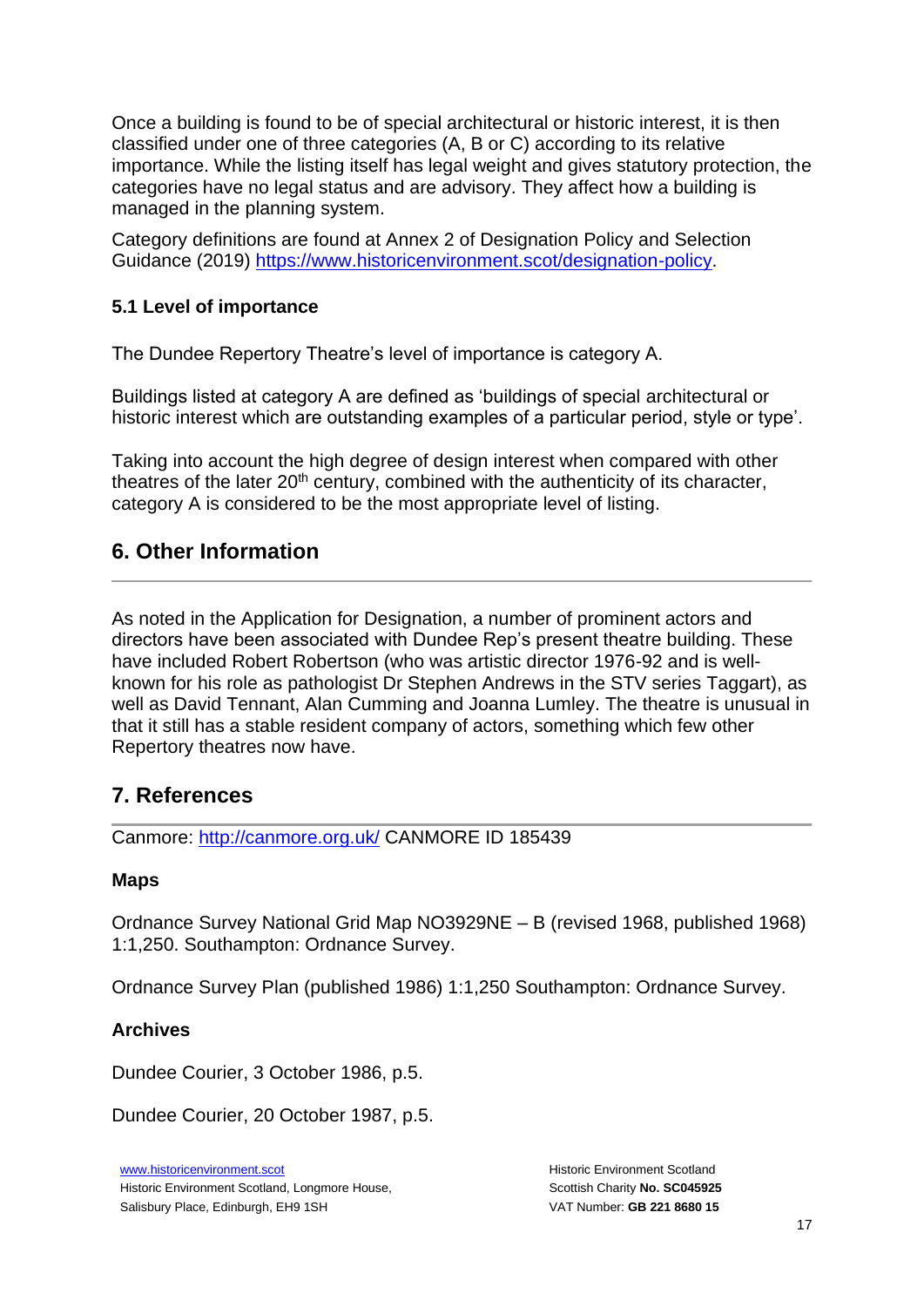Dundee Courier, 18 November 1987, p.4.

Dundee Courier, 11 August 1988, p.5.

Dundee Courier, 27 June 1990, p.8.

Dundee Courier, 30 July 1991, p. 10

Scottish Theatre Archive, Bb Box 1/4, Maurice Cantley to Robert Robertson, 1 June 1978 *in* Fair, A (2018) *Modern Playhouses*, p. 158.

The Stage, 1 April 1982, p.32.

The Stage, 9 October 1986, p.36.

The Stage, 3 December 1998, p.4.

The Stage, 12 August 2004, p. 4.

### **Printed Sources**

Baxter, N. and Sinclair (eds.), (2016) *Scotstyle, 100 Years of Scottish Architecture (1916-2015)*, Glasgow: Royal Incorporation of Architects in Scotland. pp. 152-153.

Findlay, B. (ed.) (1998) *A History of Scottish Theatre* Edinburgh: Edinburgh University Press, pp. 270, 280, 293.

Fair, A. (2018) *Modern Playhouses: An Architectural History of Britain's New Theatres, 1945-1985* Oxford: Oxford University Press, pp. 3, 146-149, 150-54, 155- 57, 158-60, 164-68, 171, 173-74, 177-178, 186-89, 209-212, 215-21, 230, 261-63.

Fair, A. (ed.) (2015) *Setting the Scene: Perspectives on Twentieth-Century Theatre Architecture* Farnham: Ashgate Publishing, pp. 4, 7-9, 11-14, 103, 126-27, 134, 136- 37, 144-45, 149, 153.

Fair, A. (2019) *Play On - Contemporary Theatre Architecture in Britain* London: Lund Humphries.

Gifford J. (2012) *The Buildings of Scotland – Dundee and Angus*, New Haven and London: Yale University Press, pp. 165-166.

Glendinning M., MacInnes, R. and MacKechnie, A. (2002) *A History of Scottish Architecture from the Renaissance to the Present Day*, Edinburgh: Edinburgh University Press. pp. 489.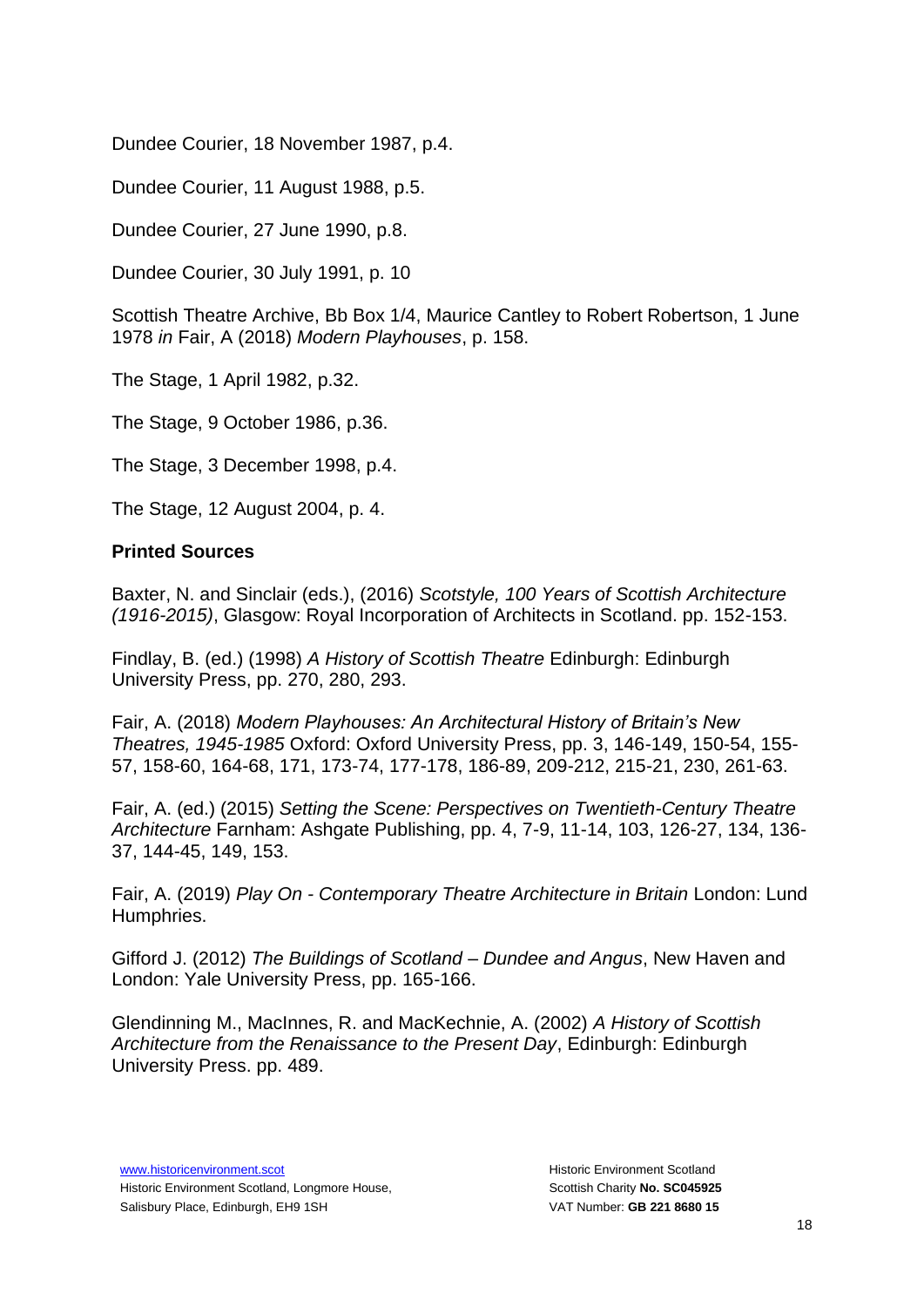Historic Scotland (2010) *Scotland: Building for the Future – Essays on the Architecture of the Post-war Era*. pp. 16-17, 77-79.

### **Online Sources**

20<sup>th</sup> Century Society Building of the Month, March 2020, Repertory Theatre, Dundee [https://c20society.org.uk/building-of-the-month/dundee-repertory-theatre#dismiss](https://c20society.org.uk/building-of-the-month/dundee-repertory-theatre#dismiss-cookie-notice)[cookie-notice](https://c20society.org.uk/building-of-the-month/dundee-repertory-theatre#dismiss-cookie-notice) [accessed 26/08/2021]

Blackwood, D., Moodie, C., O'Donnell, E. and Holt, J. *Two Theatres in Scotland at Pitlochry and Dundee* in ARUP Journal, 18, no. 1 (April 1983) pp. 12-17 [https://www.arup.com/perspectives/publications/the-arup-journal/section/the-arup](https://www.arup.com/perspectives/publications/the-arup-journal/section/the-arup-journal-1983-issue-1)[journal-1983-issue-1](https://www.arup.com/perspectives/publications/the-arup-journal/section/the-arup-journal-1983-issue-1) [accessed 26/08/2021]

Dictionary of Scottish Architects, Dundee Corporation Architectural Dpt (later City of Dundee District Council Architects Dept, Dundee City Council) [http://www.scottisharchitects.org.uk/architect\\_full.php?id=201312](http://www.scottisharchitects.org.uk/architect_full.php?id=201312) [accessed 05/11/2021]

Dictionary of Scottish Architects, Dundee Repertory Theatre [http://www.scottisharchitects.org.uk/building\\_full.php?id=403164](http://www.scottisharchitects.org.uk/building_full.php?id=403164) [accessed 26/08/2021]

Dictionary of Scottish Architects, Nicoll Russell Studios [http://www.scottisharchitects.org.uk/architect\\_full.php?id=401369](http://www.scottisharchitects.org.uk/architect_full.php?id=401369) [accessed 26/08/2021]

Dundee Rep and Scottish Dance Theatre, Annual Review 2019-20 <https://docplayer.net/197692050-2019-annual-r-e-v-i-e-w.html> [accessed 10/11/2021]

Dundee Repertory Theatre, Application for Designation <https://portal.historicenvironment.scot/decision/500002941> [accessed 05/11/2021]

Historic Scotland (2015) *Acting with Confidence – Scotland's Theatre Architecture*, pp. 44-47.

[https://www.historicenvironment.scot/archives-and](https://www.historicenvironment.scot/archives-and-research/publications/publication/?publicationid=d2d372e3-d88c-48ed-8286-a57100c230ba)[research/publications/publication/?publicationid=d2d372e3-d88c-48ed-8286](https://www.historicenvironment.scot/archives-and-research/publications/publication/?publicationid=d2d372e3-d88c-48ed-8286-a57100c230ba) [a57100c230ba](https://www.historicenvironment.scot/archives-and-research/publications/publication/?publicationid=d2d372e3-d88c-48ed-8286-a57100c230ba) [accessed 26/08/2021]

Theatres Trust, Dundee Rep [https://database.theatrestrust.org.uk/resources/theatres/show/3170-dundee](https://database.theatrestrust.org.uk/resources/theatres/show/3170-dundee-repertory-theatre)[repertory-theatre](https://database.theatrestrust.org.uk/resources/theatres/show/3170-dundee-repertory-theatre) [accessed 26/08/2021]

[Scotland's Top 10 Buildings of the Century Revealed, ArchDaily](https://www.archdaily.com/793934/scotlands-top-10-buildings-of-the-century-revealed) [https://www.archdaily.com/793934/scotlands-top-10-buildings-of-the-century](https://www.archdaily.com/793934/scotlands-top-10-buildings-of-the-century-revealed)[revealed](https://www.archdaily.com/793934/scotlands-top-10-buildings-of-the-century-revealed) [accessed 24/10/2021]